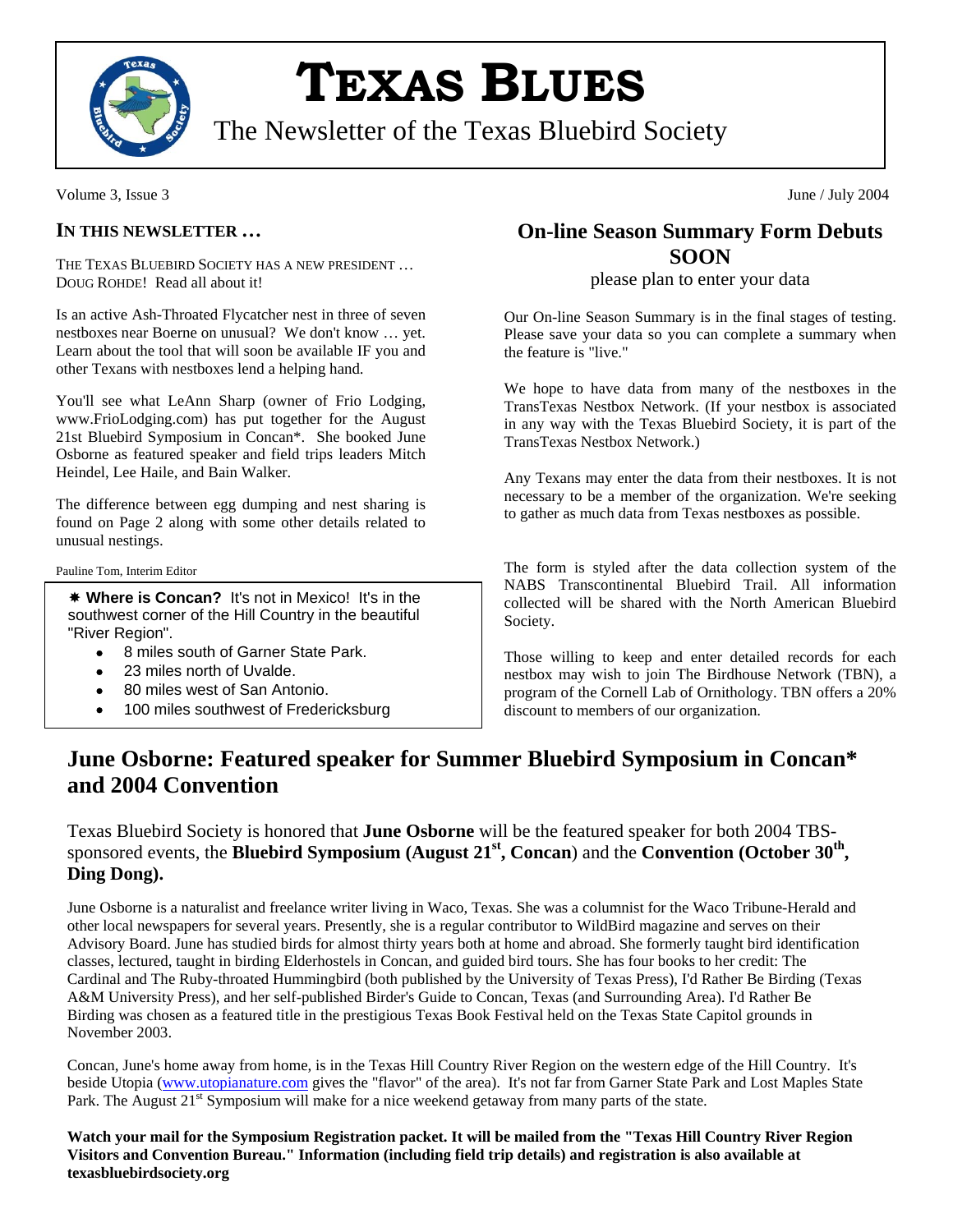# **BLUEBIRD FIDELITY**

By Megan Miller

.

Boy meets Girl. Boy woos Girl. Boy and Girl start looking at real estate together.

With all the complicated situations humans can get into when it comes to romantic relationships, it's heartwarming to watch a pair of bluebirds becoming a simple happy couple. Since Victorian times, they have been the icon of sweet domestic bliss. But *are* they in fact a devoted couple?

Dedicated as he may be to protecting his nest from other males, the male bluebird is unconcerned by female visitors to the nest, though perhaps he should be. Females who have been unsuccessful in finding a nest site will attempt

 to lay their eggs in another female's nest. This is known as "dumping." And there are also cases, rare but documented, of two females with two different clutches sharing a nest box. It remains to be studied whether these females tend to be mother/daughter pairs, siblings, or entirely unrelated to each other.

Here's where genetics step in - DNA testing by ornithologists is revealing a surprisingly high percentage of egg clutches where not all of the eggs are related to each other.

For years, we've thought bluebird home life was similar to that of Ozzie and Harriet's. It turns out that there's much more going on behind the nestbox door than we previously imagined.

### **SHARED NESTING by John M. Cys**

Shared nesting is an unusual occurrence in the bird world. However, before discussing we need to distinguish it from two similar occurrences. Egg dumping is where females of a single species will lay their eggs in the nest of a female of the same species and abandon them. The nest owner not only must incubate and raise her babies but also those placed in her nest by the other females. Ducks are well-known for doing this. Nest parasitism is where a female of one species lays her eggs in the nest of a different species and abandons them. Again the host raises both broods. The Brown-headed Cowbird is the most common nest parasite in North America.

Shared nesting is where two females of the same or different species lay their eggs in the same nest and share incubation and subsequent family duties. The two females will either sit side by side or one on top of the other to incubate the eggs. In some instances they will take turns incubating the eggs. For a shared nest to be successful the nestlings of the two species should hatch approximately at the same time, be similar sized, and eat the same food. If these conditions are not met, one or both broods are doomed for failure. When American Robins and House Finches share a nest, the robin nestlings smother to death the much smaller House Finch nestlings.

There are scattered unpublished reports from bluebirders of two female bluebirds sharing the same nest. The rarity of shared nesting in Eastern Bluebirds is indicated in a published article which states that in South Carolina from 1977-1991 only 5 of 4,299 nesting attempts were shared nesting.

The Anis of Central America practice a special kind of nest sharing. Several females will lay eggs in a common nest and then all the birds will take regular turns incubating the eggs. The reasons for shared nests are little understood by scientists.



Thanks to Charles Post who coordinated a Texas Bluebird Society booth at the Big Thicket Birding Festival in Kountze (left) and the Liberty Jubilee (right).

- (l) Jennifer & Johnny Fleming, Charles Post
- (r) Charles Post, Dan Hanan

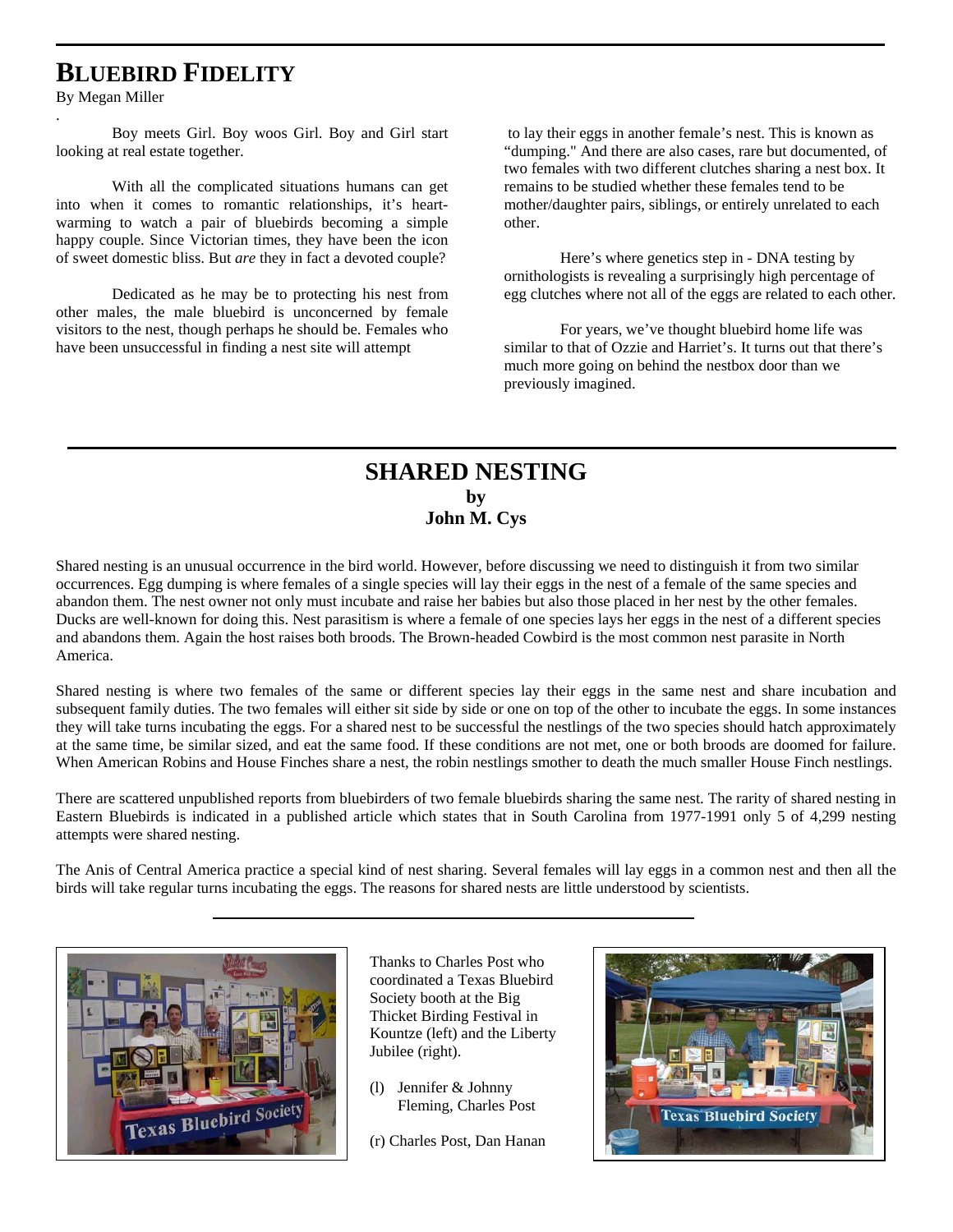# **from the TransTexas Nestbox Network …….**

#### **"Snakes Alive"**

#### **Dan Hanan, Houston and Bastrop**

"I have had a snake go up a ten foot telescoping pole and around an inverted five gallon bucket (my version of a snake trap) to get baby birds. The best thing that I have ever used is a greased, smooth conduit mounting pole. The grease (cheap chassis grease thinned with motor oil) also tells the "story" of snake attempts to climb the pole."

#### **Mike Scarbrough, Azle**

Mike reports that he found a venomous copperhead snake in one of the four nestboxes he placed at his in-laws. The snake had climbed a steel T-post that the box was mounted on and was inside the nestbox. The snake had consumed the young bluebirds.

#### **Keith Kridler, Mount Pleasant**

Keith found two snakes when he monitored nestboxes (he has hundreds of nestboxes on his trail) on June  $5<sup>th</sup>$ . He explains that snakes are out in force in the South and that the rains and floods drive creatures to search for dry places to hide. He said he doesn't want to scare people. Rather, "Use a little caution when you go to open a nestbox or when you use your bare hand to cover the entrance hole.....Your fingers will look like they are edible to a snake waiting patiently inside for a bird to inspect your nestbox and become its next meal!

#### **Lysle Mockler, Waxahachie**

A year ago "Texas Blues" included a photo of a snake going over a predator baffle to reach one of Lysle's nestboxes. Since mounting her nestboxes on longer EMT conduit and raising the Kingston Stovepipe Predator Baffle (from 8" stovepipe) to chest height, she has had no losses to snakes.

Plans for the baffle are located in the "Building Plans" section of our website. The baffle will not make a nestbox "snake proof;" it will make it much more difficult for a snake to reach a nestbox.

#### **Cheryl Anderson, Azle**

Cheryl Anderson came up with a new use for duct tape! When she found a snake in a nestbox in early June, she duct-taped the hole shut so her husband, J.C., could deal with the snake later.

#### **"Pursuit of Happiness" John Cys, Wichita Falls**

*The TimesRecordNews* featured the Lake Arrowhead trail that John Cys monitors in an almost full-page story with color photos on Mother's Day. It opens with "What wise men say is true. Those who seek the bluebird of happiness need look no further than their own backyard."

Imagine John's delight when he recently found two clutches of white bluebird eggs on his trail! About 5% of bluebird eggs are white. (The last edition of "Texas Blues" featured a story that tells how the blue is "applied" to the eggs as they go through the oviduct.)

#### **"More habitat for blues ready" Walter O'Brien, Buda**

Texas Bluebird Society has about 20 nestboxes available for special projects, thanks to Walt O'Brien. This new member picked up nestbox parts from our storage facility in Kyle and returned them as nestboxes. Thanks!

#### **"Think BIG" Ronny Rolf, Pittsburg**

This new member found us when he was well along the way with his plans for a 500-nestbox bluebird trail stretching from Winnsboro to Tyler, along the routes he travels as a Champion EMS paramedic. He adjusted his plans (scrapped nestboxes made with treated lumber) so the trail qualifies as a "Texas Bluebird Society Trail." On Mother's Day, he surprised his mother, Eloise Hall, by announcing that the trail is named for her.

The *Tyler Morning Telegraph* ran a large story with color photos in late May. TBS has new members as a result! Ronny says, "I would like to see the TBS reach 1000 members by the end of the year and I'm going to do all I can to help us get there."

Contact Ronny if you live in his area and can help by building nestboxes to specs, installation or monitoring during nesting season. Phone 903-767-0277 or e-mail rrolf@championems.com.

**Welcome to the new president, Doug Rohde!** I'm more than a little proud that Doug Rohde assumed the office of the presidency on May 1<sup>st</sup>. (I "picked him" as my successor long before he knew it!) Doug is so capable, with strengths different from my own. Doug has been a behind-the-scenes part of "my" leadership all along the way. I have been dependent upon Doug for wisdom, guidance, business sense, computer skills, wordsmithing, friendship and prayer support.

Quality permeates everything Doug touches. He will take this organization on to new heights with deeper roots with his unique set of experiences and skills. His leadership and communication skills are particularly needed at this stage in the organization's life when we need to develop a stronger leadership core.

Doug worked 32 years for ExxonMobil in engineering, computing and senior management. He and Karen, his wife of 35 years, have been "bluebirding" since they moved to Highland Village in 1996. He is an avid organic gardener, working for Texas Tech Soils & Sciences Department and Blooming Colors Nursery while he is working towards a degree in Horticulture.

My applause could not be any louder as my heart beats with pride over Doug and for our organization as I step into my new role.

*Pauline Tom, Past President*

.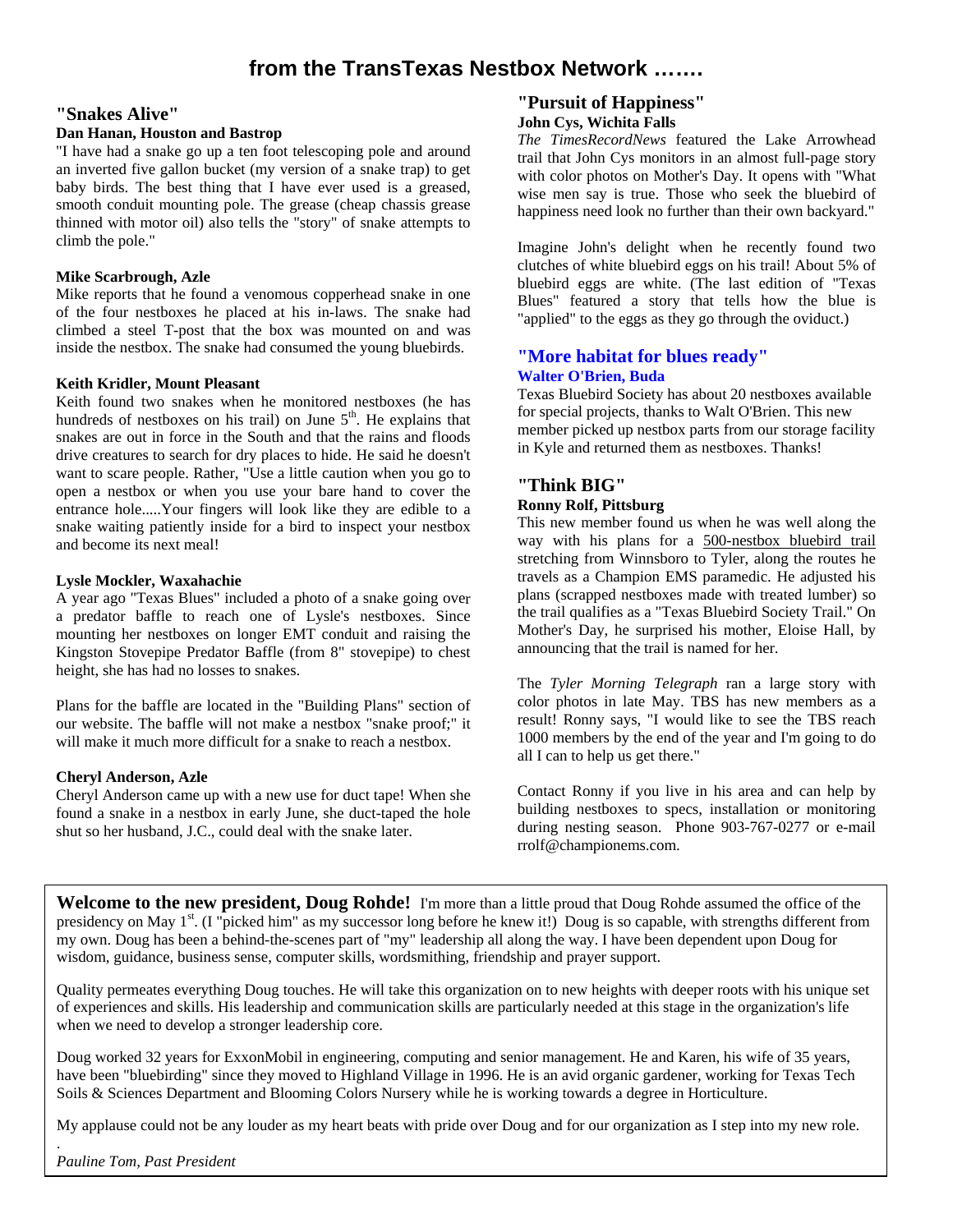# **President's Corner**

Neither rain, nor lightning, nor thunder, nor hail will stop .... the mail? No, in this case it was Texas Bluebird Society at the annual Bluebird Festival at Wills Point. After a night of Texas style stormy weather and a morning of more of the same, many of the participants didn't even to bother to set up their booths for the annual festival. NOT SO FOR TBS! We set up our tent twice in the wind and rain, the second time moving to a more sheltered location vacated by one of the no-shows. Then we spent an enjoyable morning talking mostly among ourselves while the rain continued. But finally around noon a glint of blue ... not our favorite winged variety, but actually blue sky. The afternoon turned beautiful and Festival attendees appeared, not in the throngs that good weather would have brought, but still a good crowd. The TBS booth was a buzz of activity, with "formal" presentations and lots of discussion and question answering. Best of all, the TBS ranks grew by almost 30 memberships! WELL DONE TBS volunteers and a special "attagirl" for our number one cheerleader, Pauline Tom.

Would you believe that our fledgling organization (sorry I couldn't help myself) has now grown to over 550 memberships? Since most of our memberships are of the household variety, that means our ranks are almost 1000! Not bad for less than 3 years of existence. As TBS President, Pauline Tom has been a driving force in this growth and words cannot nearly describe her contribution. As with any organization and particularly with a volunteer organization, it is critical that as the organization grows, the capacity to serve its membership must grow as well. An important piece of that is being good stewards of our volunteers' time and using the unique talents and skills that each possesses. At the TBS Board meeting on April 23, we elected officers. As a result, as of May 1, I have assumed the role of TBS President with Lamont Brown as Secretary/Treasurer. Pauline will continue to serve the organization as Immediate Past President, focusing on the NABS 2006 Convention and numerous other projects. It is the conviction of your TBS Board that these changes will position us to continue to grow and meet the needs of a growing membership.

In future editions I'll say more about our vision for TBS and how YOU can help.

#### Doug Rohde

Bluebirds Across Texas ... one nestbox at a time

# pauline@texasbluebirdsociety.org Cues for Blues in the News

Should you have an opportunity for "your" bluebirds to be featured in a newspaper article or on television, kindly ask that the journalist reference "for more information about bluebirds in Texas, visit texasbluebirdsociety.org."

Journalists seeking photos or quotes may contact the TBS for assistance (info@texasbluebirdsociety.org).

Please us send copies of bluebird articles from Texas to us!

*Watch for the Bluebird Symposium Registration Form in your mailbox.* 

# **To:**

#### **"Texas Blues" is the bi-monthly publication of**

**The Texas Bluebird Society P.O. Box 40868 Austin TX 78704** 

#### **www.texasbluebirdsociety.org info@texasbluebirdsociety.org**

President, Doug Rohde 972.317.5500 (home) president@texasbluebirdsociety.org Secretary / Treasurer, Lamont Brown 940.891.4400 lamont@texasbluebirdsociety.org Past President, Pauline Tom 512.268.5678 (home)

# Donations Needed for Auctions & Raffles

bluebird, bird and nature-related items & art *for* 

Bluebird Symposium, Annual Convention and 2006 NABS Convention

Ship items to our post office box. A receipt for tax purposes will be issued.

**Auction Coordinator Needed** to oversee the large NABS (North American Bluebird Society) Convention 2006 auction and raffle. Contact Pauline Tom,